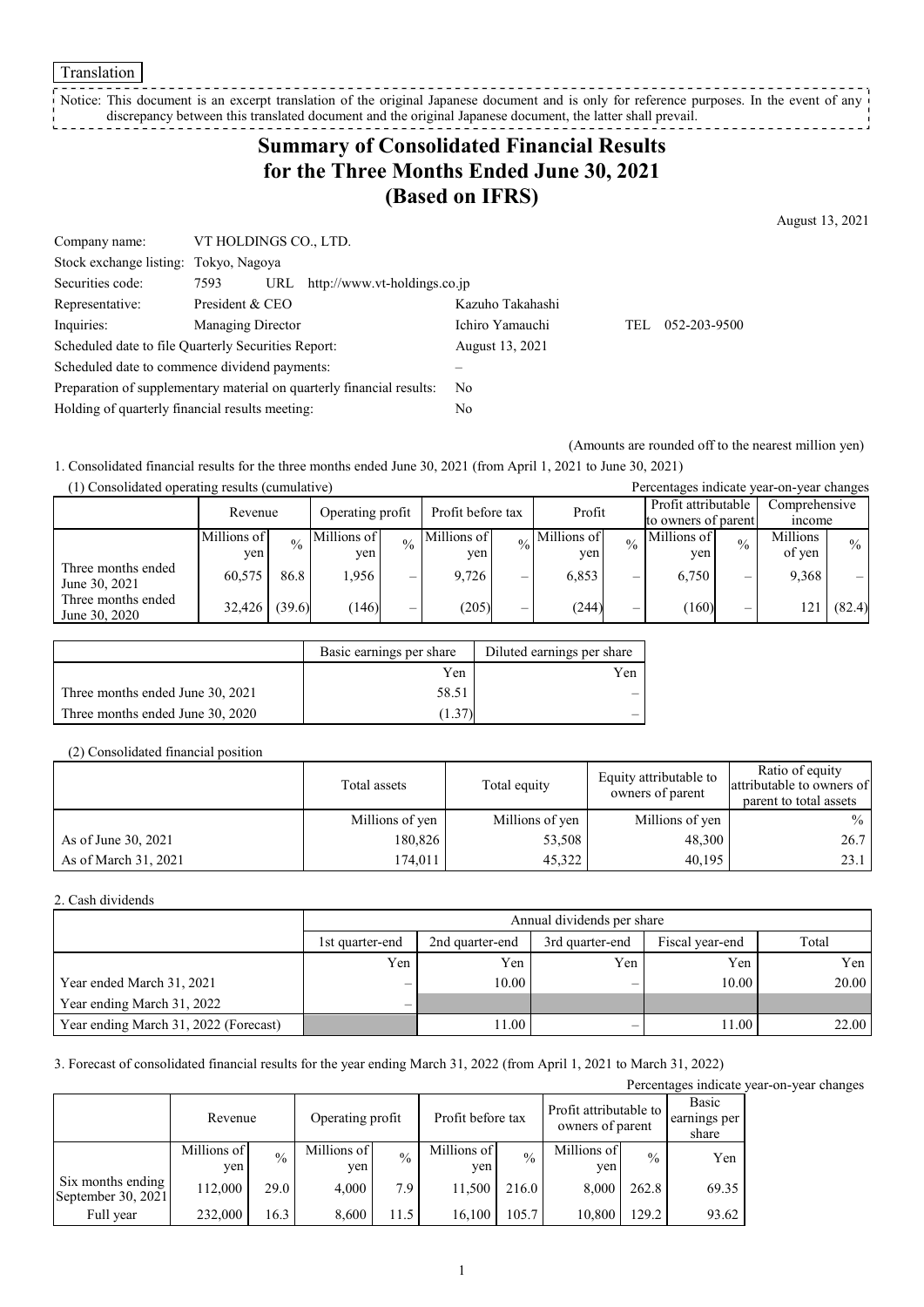#### 4. Notes

| (1) Changes in significant subsidiaries during the three months ended June 30, 2021<br>(changes in specified subsidiaries resulting in the change in scope of consolidation): | <b>Yes</b> |
|-------------------------------------------------------------------------------------------------------------------------------------------------------------------------------|------------|
| (2) Changes in accounting policies and changes in accounting estimates                                                                                                        |            |
|                                                                                                                                                                               |            |
| Changes in accounting policies required by IFRS:                                                                                                                              | No         |
| Changes in accounting policies due to other reasons:                                                                                                                          | No         |
| Changes in accounting estimates:                                                                                                                                              | No         |

(3) Number of issued shares (ordinary shares)

Total number of issued shares at end of period (including treasury shares)

| As of June 30, 2021                                                                       |  |  |  | 119,381,034 shares   As of March 31, 2021           |  | 119,381,034 shares |
|-------------------------------------------------------------------------------------------|--|--|--|-----------------------------------------------------|--|--------------------|
| Number of treasury shares at end of period                                                |  |  |  |                                                     |  |                    |
| As of June 30, 2021                                                                       |  |  |  | 4,026,580 shares   As of March 31, 2021             |  | $4,026,580$ shares |
| Average number of shares during period (cumulative from the beginning of the fiscal year) |  |  |  |                                                     |  |                    |
| Three months ended June 30, 2021                                                          |  |  |  | 115,354,454 shares Three months ended June 30, 2020 |  | 117,248,959 shares |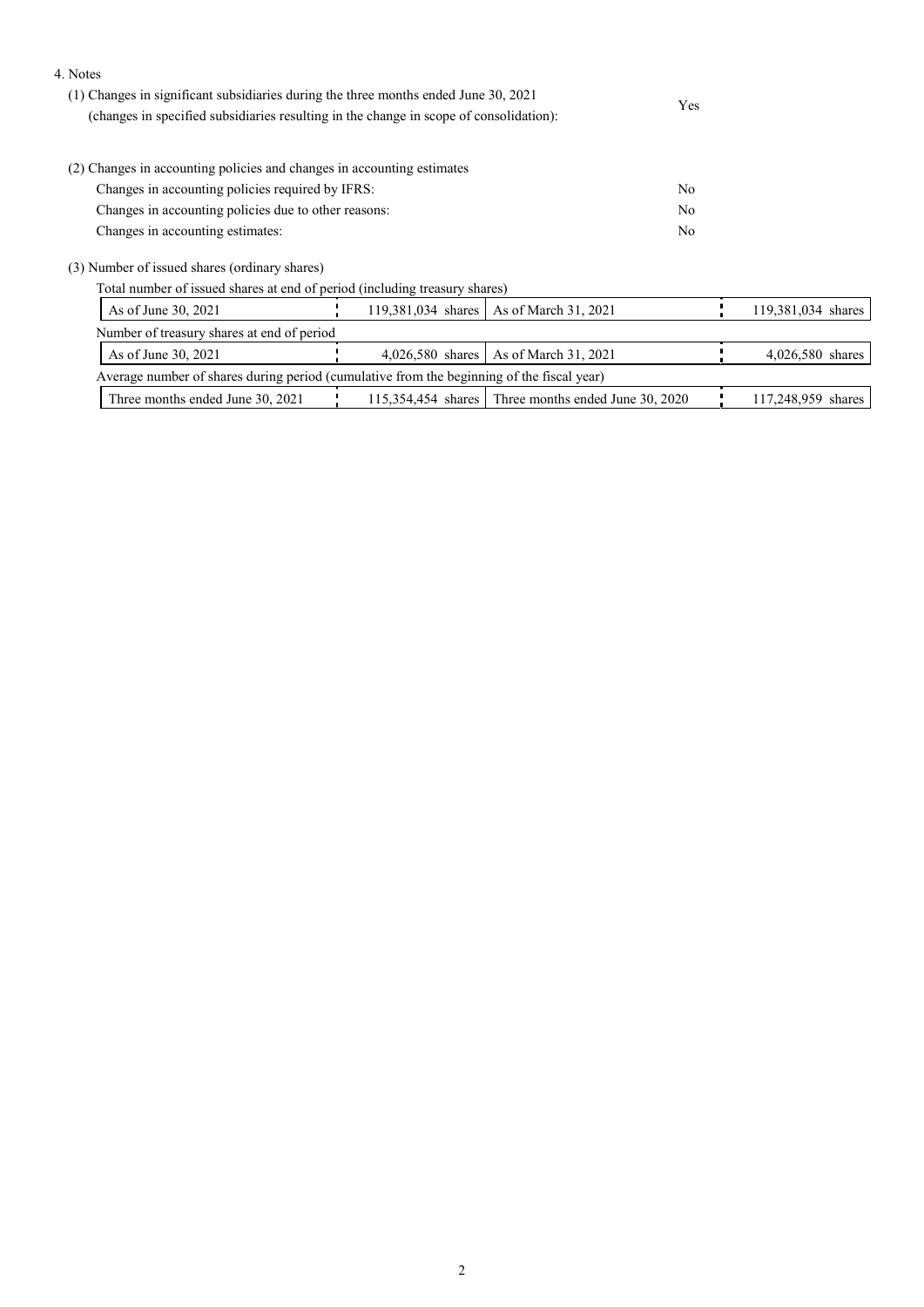# **Condensed quarterly consolidated financial statements**

|                                               | As of March 31, 2021 | As of June 30, 2021 |
|-----------------------------------------------|----------------------|---------------------|
|                                               | Millions of yen      | Millions of yen     |
| Assets                                        |                      |                     |
| Current assets                                |                      |                     |
| Cash and cash equivalents                     | 9,195                | 11,955              |
| Trade and other receivables                   | 16,660               | 15,884              |
| Other financial assets                        | 137                  | 110                 |
| Inventories                                   | 42,475               | 37,381              |
| Other current assets                          | 4,781                | 4,766               |
| Total current assets                          | 73,247               | 70,096              |
| Non-current assets                            |                      |                     |
| Property, plant and equipment                 | 62,833               | 63,093              |
| Goodwill                                      | 12,684               | 13,386              |
| Intangible assets                             | 956                  | 964                 |
| Investment property                           | 6,616                | 6,594               |
| Investments accounted for using equity method | 8,674                | 4,137               |
| Other financial assets                        | 7,699                | 21,453              |
| Deferred tax assets                           | 1,184                | 990                 |
| Other non-current assets                      | 116                  | 111                 |
| Total non-current assets                      | 100,763              | 110,729             |
| Total assets                                  | 174,011              | 180,826             |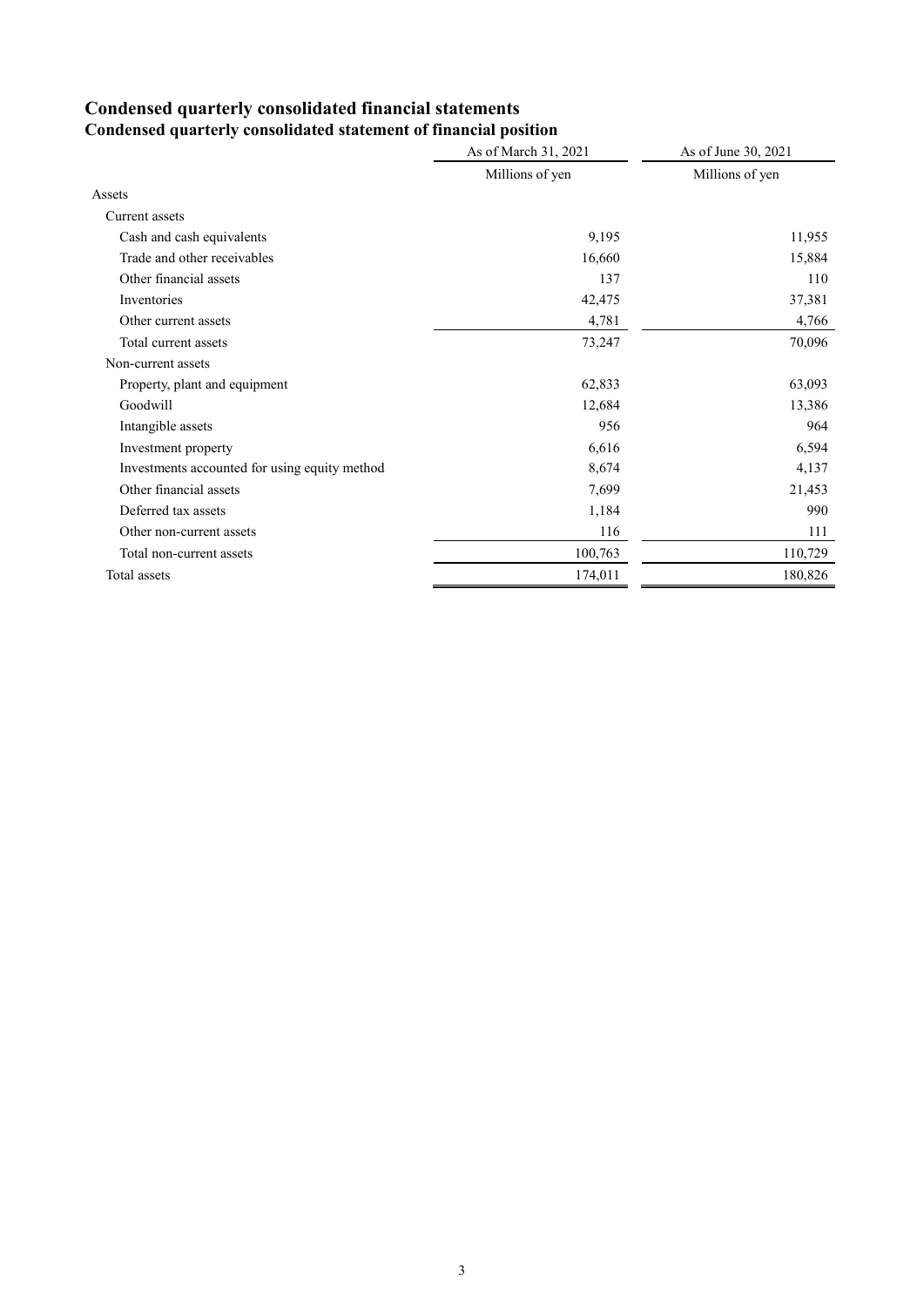|                                               | As of March 31, 2021 | As of June 30, 2021 |  |
|-----------------------------------------------|----------------------|---------------------|--|
|                                               | Millions of yen      | Millions of yen     |  |
| Liabilities and equity                        |                      |                     |  |
| Liabilities                                   |                      |                     |  |
| <b>Current</b> liabilities                    |                      |                     |  |
| Bonds and borrowings                          | 23,738               | 31,404              |  |
| Trade and other payables                      | 38,220               | 29,691              |  |
| Other financial liabilities                   | 6,125                | 6,222               |  |
| Income taxes payable                          | 1,191                | 669                 |  |
| Contract liabilities                          | 13,585               | 10,501              |  |
| Other current liabilities                     | 2,717                | 2,990               |  |
| Total current liabilities                     | 85,577               | 81,476              |  |
| Non-current liabilities                       |                      |                     |  |
| Bonds and borrowings                          | 20,688               | 20,483              |  |
| Other financial liabilities                   | 18,314               | 18,379              |  |
| Provisions                                    | 551                  | 553                 |  |
| Deferred tax liabilities                      | 1,749                | 4,599               |  |
| Other non-current liabilities                 | 1,809                | 1,827               |  |
| Total non-current liabilities                 | 43,111               | 45,842              |  |
| <b>Total liabilities</b>                      | 128,689              | 127,318             |  |
| Equity                                        |                      |                     |  |
| Share capital                                 | 4,297                | 4,297               |  |
| Capital surplus                               | 2,842                | 2,843               |  |
| Treasury shares                               | (1,028)              | (1,028)             |  |
| Other components of equity                    | 874                  | 941                 |  |
| Retained earnings                             | 33,210               | 41,246              |  |
| Total equity attributable to owners of parent | 40,195               | 48,300              |  |
| Non-controlling interests                     | 5,127                | 5,208               |  |
| Total equity                                  | 45,322               | 53,508              |  |
| Total liabilities and equity                  | 174,011              | 180,826             |  |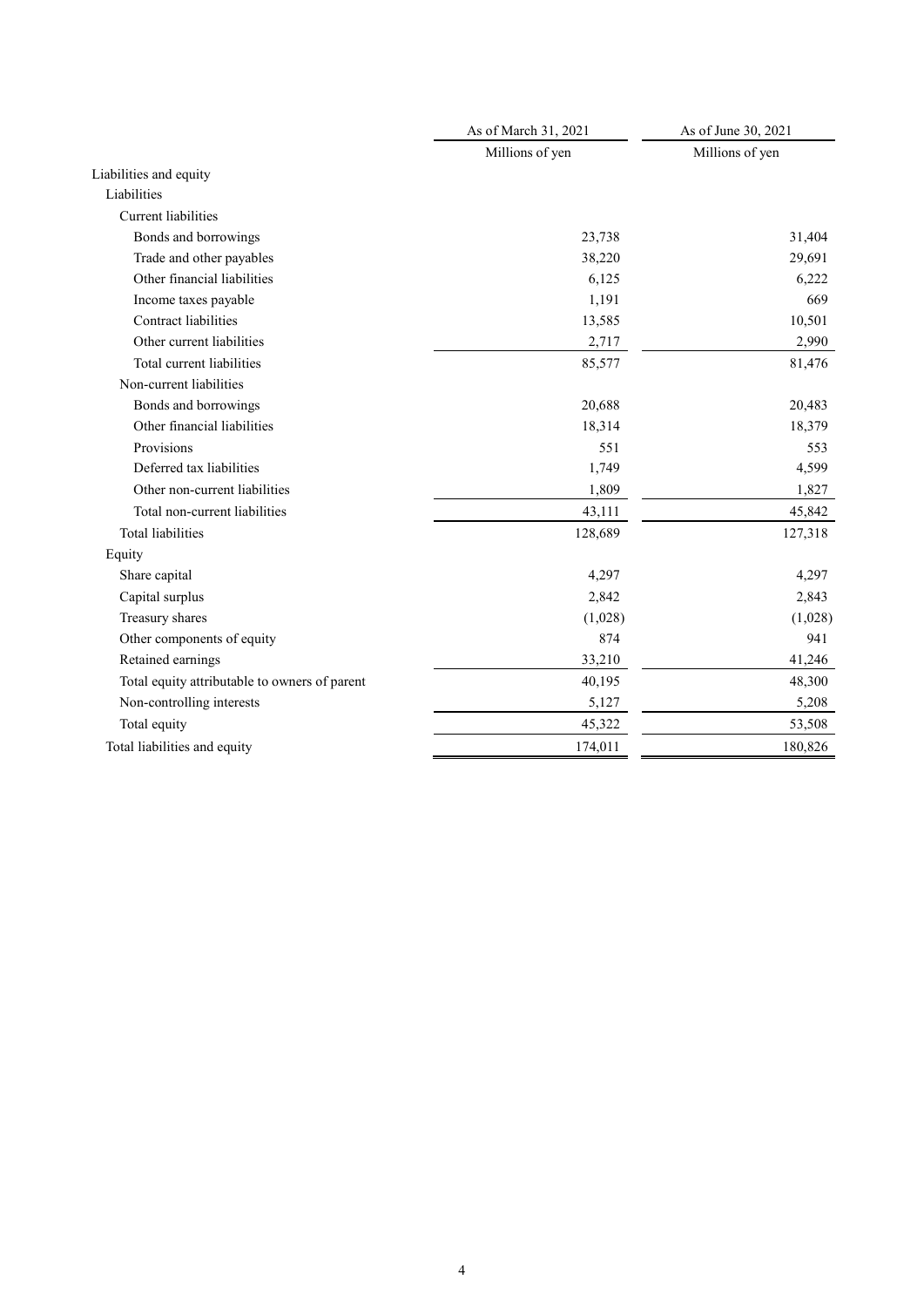### **Condensed quarterly consolidated statements of income and condensed quarterly consolidated statements of comprehensive income**

**Condensed quarterly consolidated statements of income**

|                                                           | Three months ended | Three months ended |
|-----------------------------------------------------------|--------------------|--------------------|
|                                                           | June 30, 2020      | June 30, 2021      |
|                                                           | Millions of yen    | Millions of yen    |
| Revenue                                                   | 32,426             | 60,575             |
| Cost of sales                                             | 26,990             | 51,376             |
| Gross profit                                              | 5,437              | 9,199              |
| Selling, general and administrative expenses              | 5,918              | 7,320              |
| Other income                                              | 364                | 159                |
| Other expenses                                            | 30                 | 82                 |
| Operating profit(loss)                                    | (146)              | 1,956              |
| Finance income                                            | 89                 | 63                 |
| Finance costs                                             | 212                | 182                |
| Share of profit of investments accounted for using equity | 65                 | 72                 |
| method                                                    |                    |                    |
| Other non-operating income and expenses                   |                    | 7,817              |
| Profit (loss) before tax                                  | (205)              | 9,726              |
| Income tax expense                                        | 40                 | 2,874              |
| Profit (loss)                                             | (244)              | 6,853              |
| Profit (loss) attributable to                             |                    |                    |
| Owners of parent                                          | (160)              | 6,750              |
| Non-controlling interests                                 | (84)               | 103                |
| Profit (loss)                                             | (244)              | 6,853              |
| Earnings per share                                        |                    |                    |
| Basic earnings (loss) per share                           | (1.37)             | 58.51              |
| Diluted earnings (loss) per share                         |                    |                    |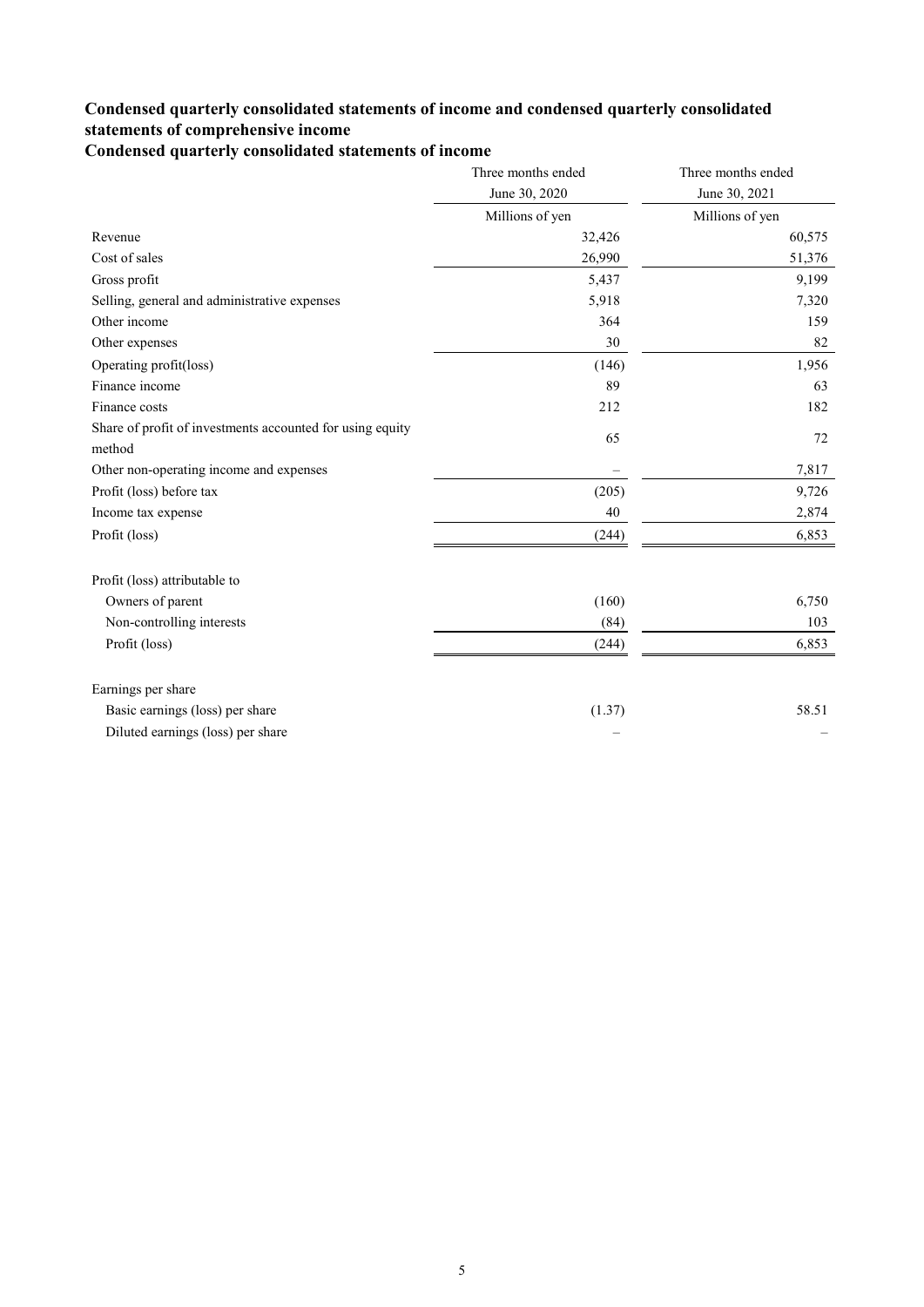## **Condensed quarterly consolidated statements of comprehensive income**

|                                                       | Three months ended<br>June 30, 2020 | Three months ended<br>June 30, 2021 |
|-------------------------------------------------------|-------------------------------------|-------------------------------------|
|                                                       | Millions of yen                     | Millions of yen                     |
| Profit (loss)                                         | (244)                               | 6,853                               |
| Other comprehensive income                            |                                     |                                     |
| Items that will not be reclassified to profit or loss |                                     |                                     |
| Net change in fair value of equity instruments        |                                     |                                     |
| designated as measured at fair value through          | 293                                 | 2,440                               |
| other comprehensive income                            |                                     |                                     |
| Share of other comprehensive income of                | $\mathbf{1}$                        | (0)                                 |
| investments accounted for using equity method         |                                     |                                     |
| Total of items that will not be reclassified to       | 294                                 | 2,440                               |
| profit or loss                                        |                                     |                                     |
| Items that may be reclassified to profit or loss      |                                     |                                     |
| Exchange differences on translation of foreign        | 85                                  | 68                                  |
| operations                                            |                                     |                                     |
| Share of other comprehensive income of                | (14)                                | 7                                   |
| investments accounted for using equity method         |                                     |                                     |
| Total of items that may be reclassified to profit     | 71                                  | 75                                  |
| or loss                                               |                                     |                                     |
| Other comprehensive income, net of tax                | 365                                 | 2,515                               |
| Comprehensive income                                  | 121                                 | 9,368                               |
| Comprehensive income attributable to                  |                                     |                                     |
| Owners of parent                                      | 200                                 | 9,258                               |
| Non-controlling interests                             | (78)                                | 110                                 |
| Comprehensive income                                  | 121                                 | 9,368                               |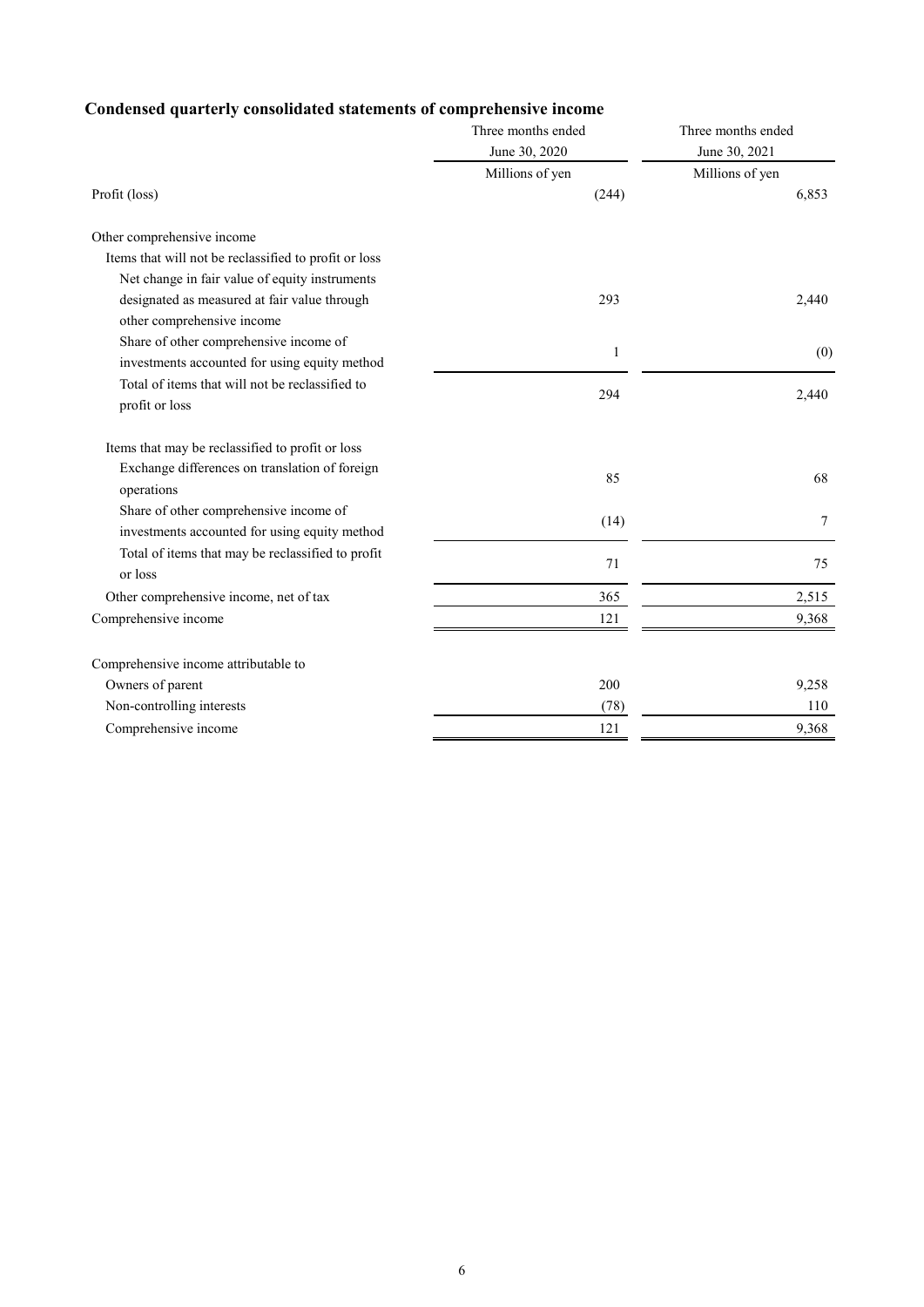#### **Condensed quarterly consolidated statement of changes in equity**

Three months ended June 30, 2020 (from April 1, 2020 to June 30, 2020)

|                                        |                                                                                           |                            | Equity attributable to owners of parent |                                                                       |                                |                 |
|----------------------------------------|-------------------------------------------------------------------------------------------|----------------------------|-----------------------------------------|-----------------------------------------------------------------------|--------------------------------|-----------------|
|                                        |                                                                                           |                            |                                         | Other components of equity                                            |                                |                 |
|                                        | Share capital                                                                             | Capital surplus            | Treasury shares                         | Exchange<br>differences on<br>translation of<br>foreign<br>operations | Share<br>acquisition<br>rights |                 |
|                                        | Millions of yen                                                                           | Millions of yen            | Millions of yen                         | Millions of yen                                                       | Millions of yen                |                 |
| Balance at April 1, 2020               | 4,297                                                                                     | 2,847                      | (272)                                   | (283)                                                                 | 137                            |                 |
| Loss                                   |                                                                                           |                            |                                         |                                                                       |                                |                 |
| Other comprehensive income             |                                                                                           |                            |                                         | 67                                                                    |                                |                 |
| Comprehensive income                   |                                                                                           |                            |                                         | 67                                                                    |                                |                 |
| Purchase of treasury shares            |                                                                                           |                            | (251)                                   |                                                                       |                                |                 |
| Forfeiture of share acquisition rights |                                                                                           | 3                          |                                         |                                                                       | (3)                            |                 |
| Transfer to retained earnings          |                                                                                           |                            |                                         |                                                                       |                                |                 |
| Dividends                              |                                                                                           |                            |                                         |                                                                       |                                |                 |
| Total transactions with owners         |                                                                                           | 3                          | (251)                                   |                                                                       | (3)                            |                 |
| Balance at June 30, 2020               | 4,297                                                                                     | 2,849                      | (523)                                   | (216)                                                                 | 134                            |                 |
|                                        | Equity attributable to owners of parent                                                   |                            |                                         |                                                                       |                                |                 |
|                                        |                                                                                           | Other components of equity |                                         |                                                                       |                                |                 |
|                                        | Financial assets<br>measured at fair<br>value through<br>other<br>comprehensive<br>income | Total                      | Retained<br>earnings                    | Total                                                                 | Non-controlling<br>interests   | Total           |
|                                        | Millions of yen                                                                           | Millions of yen            | Millions of yen                         | Millions of yen                                                       | Millions of yen                | Millions of yen |
| Balance at April 1, 2020               |                                                                                           | (146)                      | 30,156                                  | 36,882                                                                | 3,823                          | 40,705          |
| Loss                                   |                                                                                           |                            | (160)                                   | (160)                                                                 | (84)                           | (244)           |
| Other comprehensive income             | 293                                                                                       | 360                        |                                         | 360                                                                   | 6                              | 365             |
| Comprehensive income                   | 293                                                                                       | 360                        | (160)                                   | 200                                                                   | (78)                           | 121             |
| Purchase of treasury shares            |                                                                                           |                            |                                         | (251)                                                                 |                                | (251)           |
| Forfeiture of share acquisition rights |                                                                                           | (3)                        |                                         |                                                                       |                                |                 |
| Transfer to retained earnings          | (293)                                                                                     | (293)                      | 293                                     |                                                                       |                                |                 |
|                                        |                                                                                           |                            |                                         |                                                                       | (28)                           | (1,202)         |
| Dividends                              |                                                                                           |                            | (1, 174)                                | (1, 174)                                                              |                                |                 |
| Total transactions with owners         | (293)                                                                                     | (296)                      | (881)                                   | (1, 424)                                                              | (28)                           | (1, 453)        |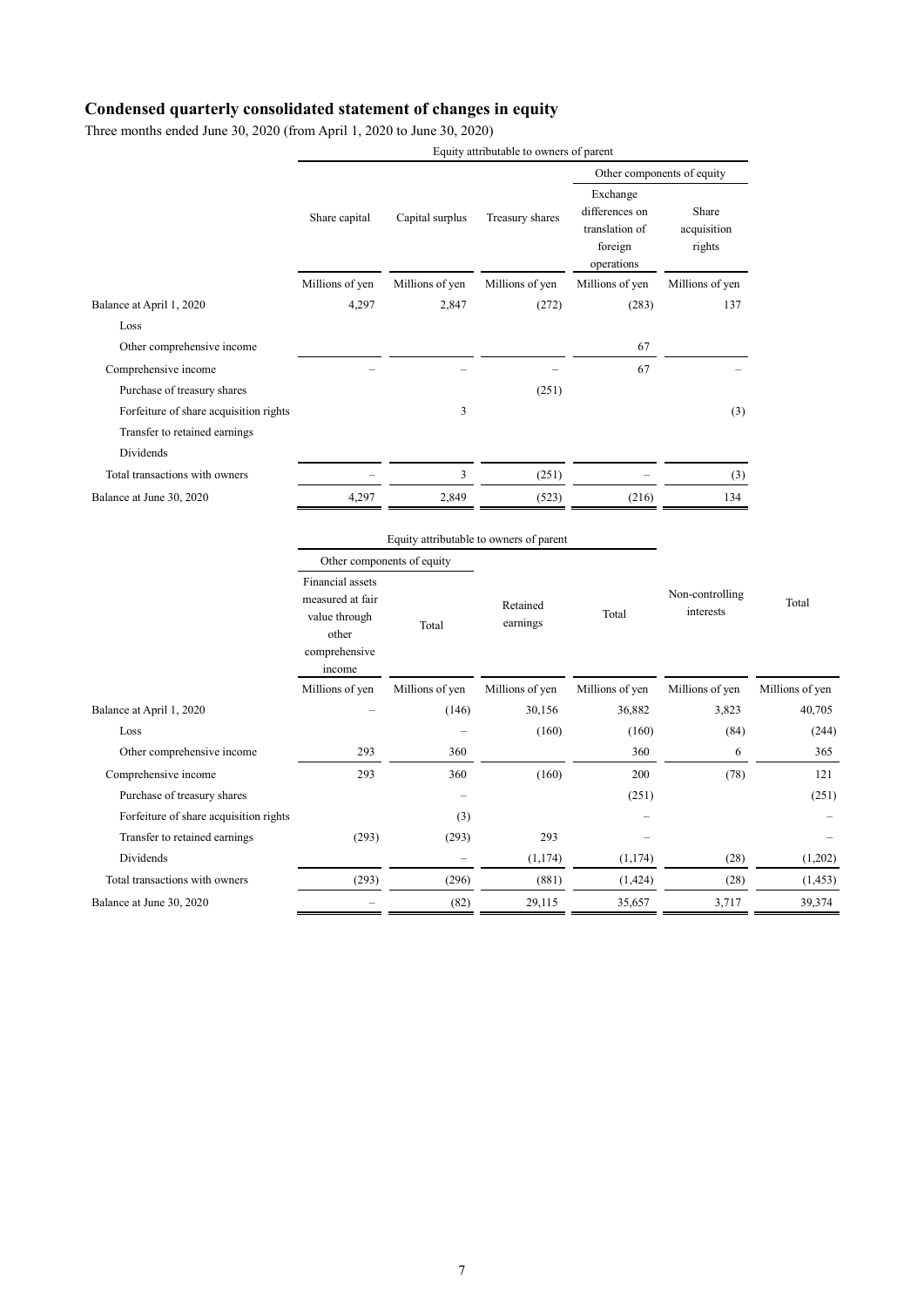#### Three months ended June 30, 2021 (from April 1, 2021 to June 30, 2021)

|                                        |                                                                                           |                 |                      | Other components of equity                                            |                                |                 |
|----------------------------------------|-------------------------------------------------------------------------------------------|-----------------|----------------------|-----------------------------------------------------------------------|--------------------------------|-----------------|
|                                        | Share capital                                                                             | Capital surplus | Treasury shares      | Exchange<br>differences on<br>translation of<br>foreign<br>operations | Share<br>acquisition<br>rights |                 |
|                                        | Millions of yen                                                                           | Millions of yen | Millions of yen      | Millions of yen                                                       | Millions of yen                |                 |
| Balance at April 1, 2021               | 4,297                                                                                     | 2,842           | (1,028)              | 740                                                                   | 134                            |                 |
| Loss                                   |                                                                                           |                 |                      |                                                                       |                                |                 |
| Other comprehensive income             |                                                                                           |                 |                      | 68                                                                    |                                |                 |
| Comprehensive income                   |                                                                                           |                 |                      | 68                                                                    |                                |                 |
| Change in scope of consolidation       |                                                                                           |                 |                      |                                                                       |                                |                 |
| Forfeiture of share acquisition rights |                                                                                           | $\mathbf{1}$    |                      |                                                                       | (1)                            |                 |
| Transfer to retained earnings          |                                                                                           |                 |                      |                                                                       |                                |                 |
| Dividends                              |                                                                                           |                 |                      |                                                                       |                                |                 |
| Total transactions with owners         |                                                                                           | $\mathbf{1}$    |                      |                                                                       | (1)                            |                 |
| Balance at June 30, 2021               | 4,297                                                                                     | 2,843           | (1,028)              | 809                                                                   | 133                            |                 |
|                                        | Equity attributable to owners of parent<br>Other components of equity                     |                 |                      |                                                                       |                                |                 |
|                                        | Financial assets<br>measured at fair<br>value through<br>other<br>comprehensive<br>income | Total           | Retained<br>earnings | Total                                                                 | Non-controlling<br>interests   | Total           |
|                                        | Millions of yen                                                                           | Millions of yen | Millions of yen      | Millions of yen                                                       | Millions of yen                | Millions of yen |
| Balance at April 1, 2021               |                                                                                           | 874             | 33,210               | 40,195                                                                | 5,127                          | 45,322          |
| Loss                                   |                                                                                           |                 | 6,750                | 6,750                                                                 | 103                            | 6,853           |
| Other comprehensive income             | 2,440                                                                                     | 2,508           |                      | 2,508                                                                 | 7                              | 2,515           |
| Comprehensive income                   | 2,440                                                                                     | 2,508           | 6,750                | 9,258                                                                 | 110                            | 9,368           |
| Change in scope of consolidation       |                                                                                           |                 |                      |                                                                       | 23                             | 23              |
| Forfeiture of share acquisition rights |                                                                                           | (1)             |                      |                                                                       |                                |                 |
| Transfer to retained earnings          | (2,440)                                                                                   | (2,440)         | 2,440                |                                                                       |                                |                 |
| Dividends                              |                                                                                           |                 | (1, 154)             | (1,154)                                                               | (51)                           | (1,205)         |
| Total transactions with owners         | (2, 440)                                                                                  | (2, 441)        | 1,286                | (1,154)                                                               | (28)                           | (1, 182)        |
| Balance at June 30, 2021               |                                                                                           | 941             | 41,246               | 48,300                                                                | 5,208                          | 53,508          |

Equity attributable to owners of parent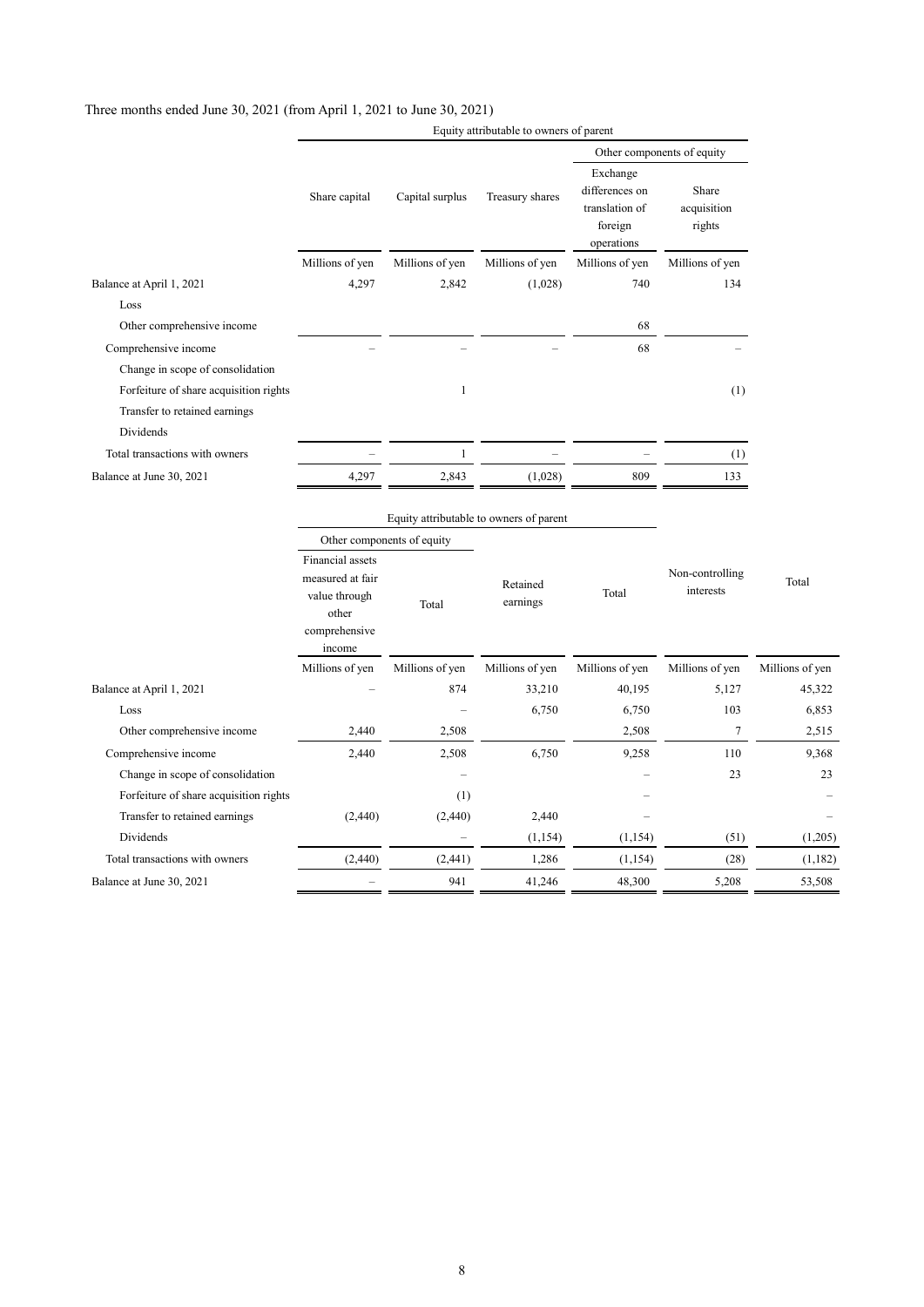## **Condensed quarterly consolidated statements of cash flows**

|                                                           | Three months ended | Three months ended |  |
|-----------------------------------------------------------|--------------------|--------------------|--|
|                                                           | June 30, 2020      | June 30, 2021      |  |
|                                                           | Millions of yen    | Millions of yen    |  |
| Cash flows from operating activities                      |                    |                    |  |
| Profit (loss) before tax                                  | (205)              | 9,726              |  |
| Depreciation and amortization                             | 2,163              | 2,329              |  |
| Interest and dividend income                              | (33)               | (35)               |  |
| Interest expenses                                         | 204                | 172                |  |
| Foreign exchange loss (gain)                              | (49)               | (19)               |  |
| Share of loss (profit) of investments accounted for using |                    |                    |  |
| equity method                                             | (65)               | (72)               |  |
| Loss (gain) on sales of investments accounted for using   |                    |                    |  |
| equity method                                             |                    | (1,380)            |  |
| Gain on remeasurement relating to exclusion of equity     |                    |                    |  |
| method                                                    |                    | (6, 436)           |  |
| Loss (gain) on sale of fixed assets                       | 4                  | (0)                |  |
| Loss on retirement of fixed assets                        | 1                  | 27                 |  |
| Decrease (increase) in trade receivables                  | (317)              | (397)              |  |
| Decrease (increase) in inventories                        | 3,970              | 6,476              |  |
| Increase (decrease) in trade payables                     | (7,523)            | (9,226)            |  |
| Increase (decrease) in contract liabilities               | (580)              | (3, 459)           |  |
| Increase (decrease) in accrued consumption taxes          | 871                | 686                |  |
| Other                                                     | 521                | 404                |  |
| Subtotal                                                  | (1,039)            | (1,204)            |  |
| Interest and dividends received                           | 81                 | 90                 |  |
| Interest paid                                             | (226)              | (170)              |  |
| Income taxes refund (paid)                                | (756)              | (1,031)            |  |
| Net cash provided by (used in) operating activities       | (1,940)            | (2,315)            |  |
| Cash flows from investing activities                      |                    |                    |  |
| Payments into time deposits                               |                    | (36)               |  |
| Purchase of property, plant and equipment                 | (1,373)            | (1,237)            |  |
| Proceeds from sale of property, plant and equipment       | 431                | 441                |  |
| Purchase of intangible assets                             | (4)                | (14)               |  |
| Purchase of investment securities                         |                    | (4)                |  |
| Proceeds from sale of investment securities               | 13                 | 1                  |  |
| Proceeds (Payments) from (for) acquisition of             |                    |                    |  |
| subsidiaries                                              |                    | (772)              |  |
| Proceeds from sale of investments in associates           |                    | 2,186              |  |
| Collection of loans receivable                            | 45                 | 51                 |  |
| Payments of leasehold and guarantee deposits              | (28)               | (46)               |  |
| Proceeds from refund of leasehold and guarantee           |                    |                    |  |
| deposits                                                  | 30                 | 39                 |  |
| Payments for acquisition of businesses                    |                    | (35)               |  |
| Other                                                     | (3)                | (6)                |  |
| Net cash provided by (used in) investing activities       | (889)              | 569                |  |